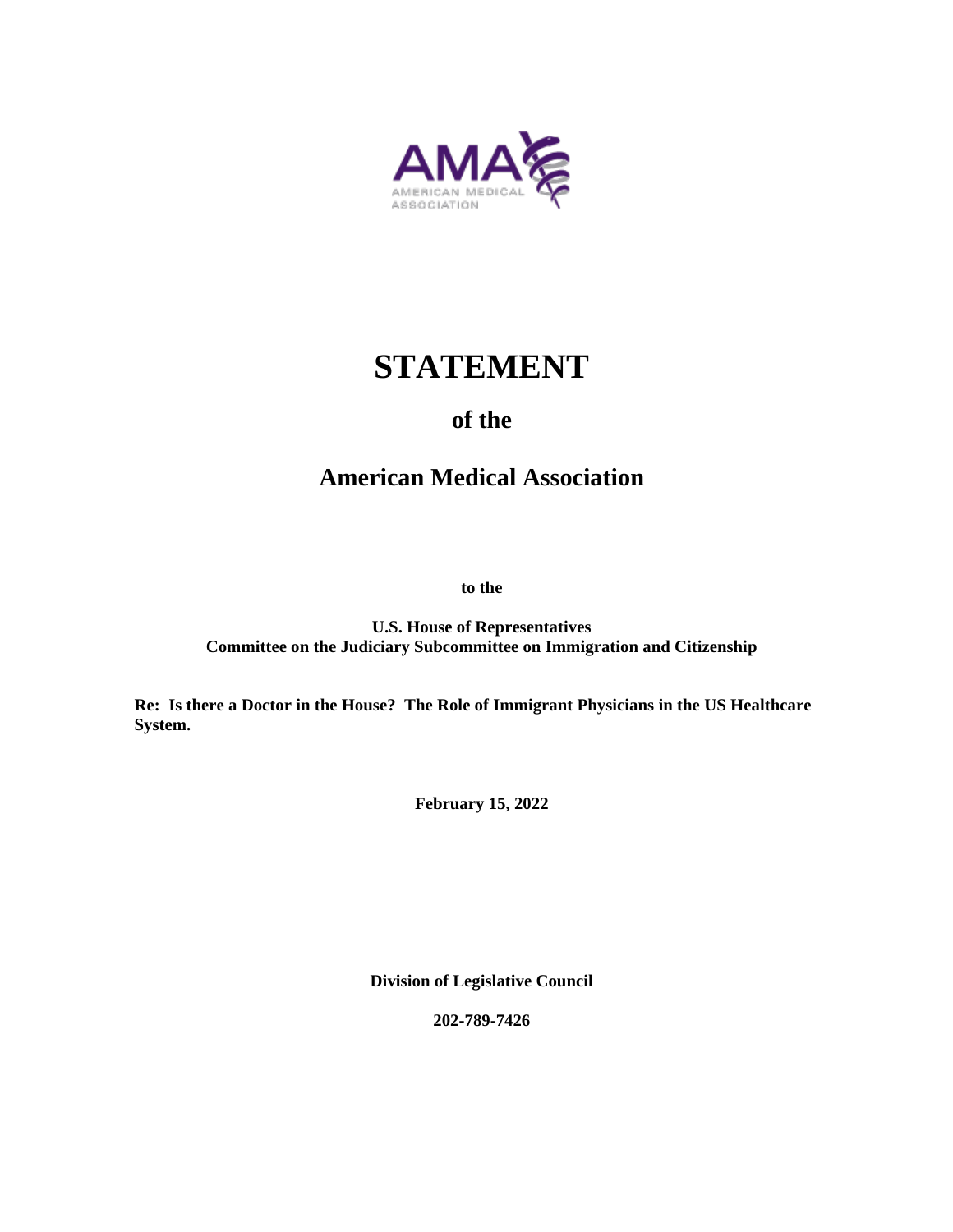#### **Statement for the Record**

**of the**

#### **American Medical Association**

**to the**

#### **U.S. House of Representatives Committee on the Judiciary Subcommittee on Immigration and Citizenship**

**Re: Is there a Doctor in the House? The Role of Immigrant Physicians in the US Healthcare System.**

#### **February 15, 2022**

The American Medical Association (AMA) appreciates the opportunity to submit the following Statement for the Record to the U.S. House of Representatives Committee on the Judiciary Subcommittee on Immigration and Citizenship as part of the hearing entitled, "Is there a Doctor in the House? The Role of Immigrant Physicians in the US Healthcare System." The AMA commends the Subcommittee for focusing on the critically important issue of physician immigration and workforce shortages. Prior to the COVID-19 pandemic, the U.S. was already facing a rising shortage of physicians largely due to the growth and aging of the general population and the impending retirement of many physicians.<sup>1</sup> This shortage was dramatically highlighted by the lack of physicians in certain key areas, especially rural and underserved communities, during the COVID-19 pandemic, which forced states to recall retired physicians, expand scope of practice, and temporarily amend out of state licensing laws.<sup>2</sup> However, none of these adjustments will fill the physician shortage gap long term. As such, additional physicians, in the form of international medical graduates (IMGs), are greatly needed. IMG's often serve in rural and medically underserved communities, providing care to many of our country's most at-risk citizens. As the largest professional association for physicians and the umbrella organization for state and national specialty medical societies, the AMA is committed to ensuring that there is proper access to physicians for all patients and that physicians are well supported in their role as leader of the health care team. If immigration barriers for physicians are reduced, it will help to increase the number of physicians in the U.S. which will lead to healthier communities and ultimately a healthier country as access to much-needed medical care increases.

#### **The cap on Medicare support for graduate medical education must be raised.**

As U.S. medical schools have increased enrollment, residency training positions at teaching hospitals have not kept up with the larger pool of applicants, limited by the cap on Medicare support for graduate medical education (GME). As discussed below, workforce experts predict that the U.S. will face a significant physician shortage for both primary care and specialty physicians over the next 13 years if training positions are not expanded. Yet, while new medical schools are opening, and existing medical schools are increasing their enrollment to meet the need for more physicians,

<sup>1</sup> [https://www.aamc.org/news-insights/press-releases/new-findings-confirm-predictions-physician-shortage.](https://www.aamc.org/news-insights/press-releases/new-findings-confirm-predictions-physician-shortage)

<sup>2</sup> [https://www.nashp.org/states-address-provider-shortages-to-meet-the-health-care-demands-of-the-pandemic/.](https://www.nashp.org/states-address-provider-shortages-to-meet-the-health-care-demands-of-the-pandemic/)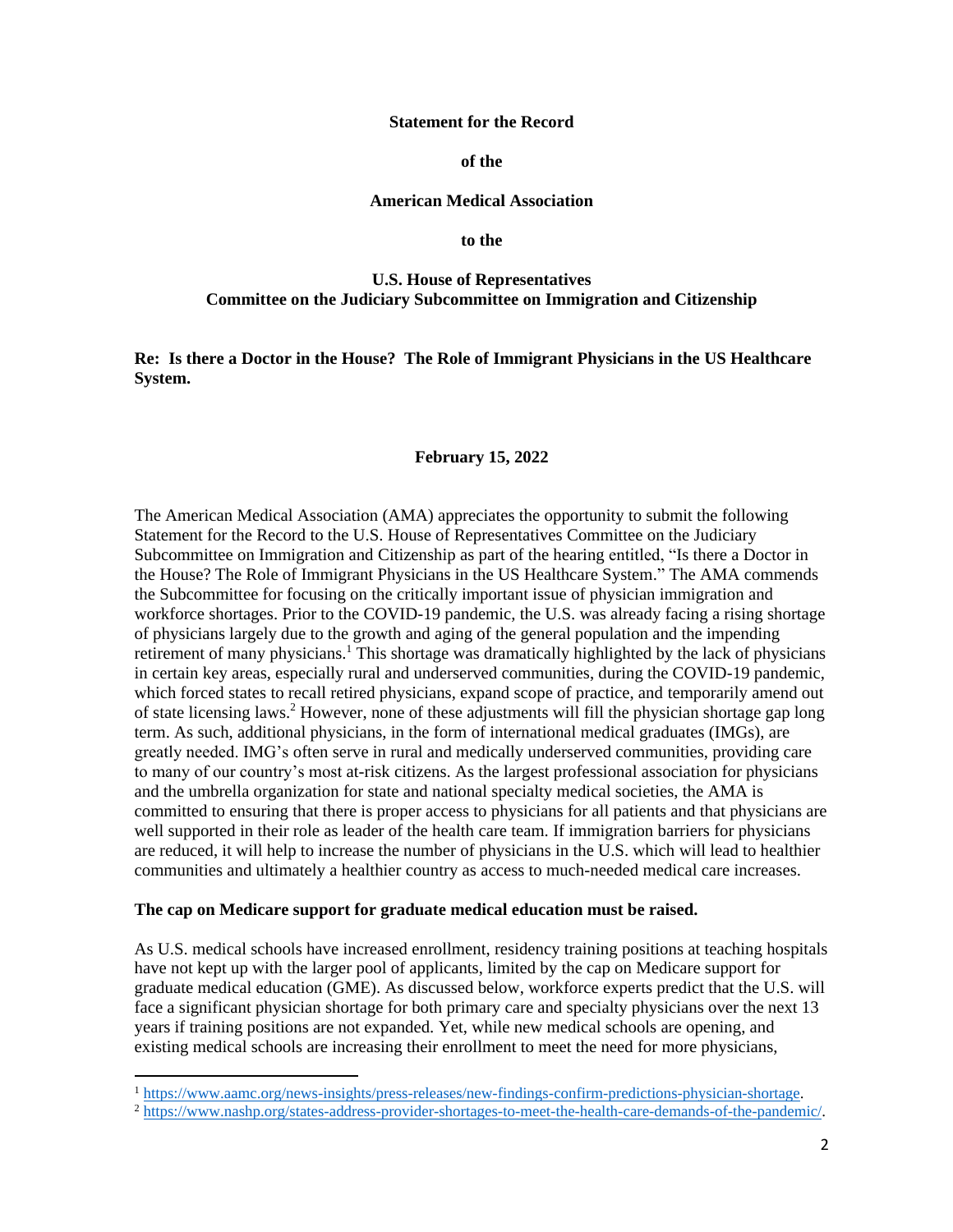federal support for residency positions remains subject to an outdated cap from 1996 that falls dramatically short of the needs of the U.S. population.

When Congress enacted the Balanced Budget Act of 1997 it placed a limit (or cap) on the funding that Medicare would provide for GME.<sup>3</sup> This meant that most hospitals would receive direct medical education (DGME) funding and indirect medical education (IME) support only for the number of allopathic and osteopathic full-time equivalent (FTE) residents it had in training in 1996.<sup>4</sup> As U.S. medical schools have increased enrollment, residency training positions at teaching hospitals have not kept up with the larger pool of applicants, limited by the cap on Medicare support for graduate medical education. According to the Association of American Medical Colleges (AAMC), there has been a 52 percent increase in medical student enrollment since 2002,<sup>5</sup> but only a 17 percent increase in funded GME slots.<sup>6</sup> Though, for the first time since 1996, 1,000 new Medicare-supported GME positions were provided in the Consolidated Appropriations Act, 2021,<sup>7</sup> many more Medicaresupported GME positions are needed to alleviate the physician shortage. **Therefore, it is crucial that we invest in our country's health care infrastructure by providing additional GME slots so that more physicians can be trained, and access to care can be improved.**

Additionally, "Cap-Flexibility," which would allow new and current GME teaching institutions to extend their cap-building window for up to an additional five years beyond the current window (for a total of up to ten years), would being to help to remedy the physician shortage we are currently experiencing.

As the nation faces a pandemic and physician shortages, sustained long-term investments in our physician workforce are necessary to help care for our nation's most vulnerable populations.

# **The U.S. is currently facing significant and prolonged physician shortages.**

The United States is suffering from a major physician shortage, with forecasts of a widening gap that will continue to grow over the next decade. It is projected that by 2032, there will be a 50 percent growth in the population of those ages 65 and older, compared with only a 3.5 percent growth for those ages 18 or younger.<sup>8</sup> Partly due to this phenomenon, by 2033 the United States will experience a shortage of between 54,100 and 139,000 physicians. This number includes a projected primary care physician shortage of between 21,400 and 55,200, as well as a shortage of non-primary care specialty physicians of between  $33,700$  and  $86,700$ .<sup>9</sup> As such, there is a growing need for a larger physician workforce that the U.S. cannot fill on its own, in part due to the fact that the U.S. physically does not have enough people in the younger generation to care for our aging country. Furthermore, the pandemic has put an incredible strain on our health care system and this crisis has drastically exacerbated physician shortages in many rural and underserved communities across the U.S.

<sup>3</sup> [https://www.congress.gov/bill/105th-congress/house-bill/2015.](https://www.congress.gov/bill/105th-congress/house-bill/2015)

<sup>4</sup> [https://www.ama-assn.org/education/improve-gme/compendium-graduate-medical-education-initiatives.](https://www.ama-assn.org/education/improve-gme/compendium-graduate-medical-education-initiatives)

<sup>5</sup> [https://www.aamc.org/news-insights/us-medical-school-enrollment-rises-30.](https://www.aamc.org/news-insights/us-medical-school-enrollment-rises-30)

<sup>6</sup> [https://www.ncbi.nlm.nih.gov/books/NBK248024/.](https://www.ncbi.nlm.nih.gov/books/NBK248024/) 

<sup>7</sup> [https://www.congress.gov/bill/116th-congress/house-bill/133/text.](https://www.congress.gov/bill/116th-congress/house-bill/133/text)

<sup>8</sup> [https://www.aamc.org/download/472888/data/physicianworkforceissues.pdf.](https://www.aamc.org/download/472888/data/physicianworkforceissues.pdf)

<sup>9</sup> AAMC (2020, June) The Complexities of Supply and Demand: Projections from 2018 to 2033. Retrieved from AAMC[:https://www.aamc.org/system/files/2020-06/stratcomm-aamc-physician-workforce-projections](https://www.aamc.org/system/files/2020-06/stratcomm-aamc-physician-workforce-projections-june-2020.pdf)[june-2020.pdf.](https://www.aamc.org/system/files/2020-06/stratcomm-aamc-physician-workforce-projections-june-2020.pdf)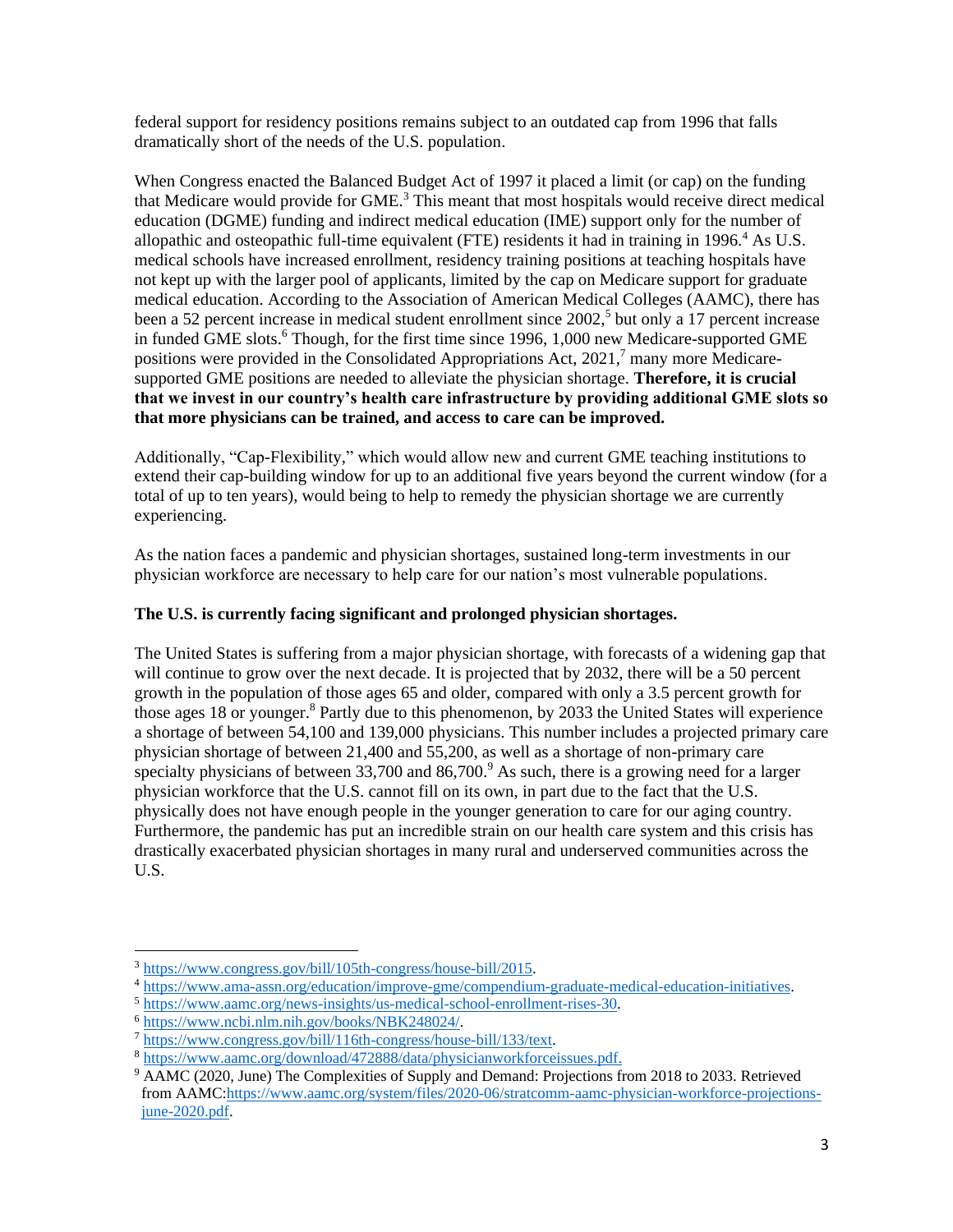Health Professional Shortage Areas (HPSAs) are used to identify areas, populations, groups, or facilities within the United States that are experiencing a shortage of health care professionals. According to the latest data released by the Health Resources & Services Administration (HRSA), 88 million people live in primary medical HPSAs in the U.S.<sup>10</sup> The HRSA estimates that an additional 33,887 providers are required to eliminate all current primary care, dental, and mental health HPSAs.<sup>11</sup> With the existing and projected physician shortage, and the increased demands that have been placed on physicians during the pandemic, additional support for programs like the Conrad 30 Waiver Program,<sup>12</sup> with an incentive to increase medical school enrollment and place providers in underserved communities, is desperately needed.

If we compare the states where the most H-1B physicians are providing care and the states with some of the highest COVID-19 cases, the stark need for more physicians becomes apparent. For example, as of September 2020, North Dakota had the highest per capita of COVID-19 cases and deaths of any state.<sup>13</sup> North Dakota also has the highest percentage of H-1B physicians in their workforce.<sup>14</sup>

| <b>Top States Where H-1B</b><br><b>Physicians</b> are<br><b>Providing Care<sup>40</sup></b> | <b>Number of Physician</b><br>LCAs <sup>41</sup> | <b>States with Increasing COVID-19</b><br>$\text{Case} \mathbf{s}^{42}$ |
|---------------------------------------------------------------------------------------------|--------------------------------------------------|-------------------------------------------------------------------------|
| New York                                                                                    | 1467                                             | 2,499 new positive cases per day                                        |
| Michigan                                                                                    | 945                                              | 4,109 new positive cases per day                                        |
| <b>Illinois</b>                                                                             | 826                                              | 6,362 new positive cases per day                                        |
| Ohio                                                                                        | 606                                              | 3,590 new positive cases per day                                        |
| Pennsylvania                                                                                | 602                                              | 2,235 new positive cases per day                                        |
| Texas                                                                                       | 343                                              | 6,886 new positive cases per day                                        |
| California                                                                                  | 309                                              | 4,372 new positive cases per day                                        |
| Indiana                                                                                     | 244                                              | 3,618 new positive cases per day                                        |

Note: Abbreviation: LCA, labor condition application. Total certified physician LCAs by State. Physician LCAs certified in 2016.

Ensuring access to a robust, uninterrupted frontline health care workforce is critically important. As such, the AMA believes that the U.S. should promote an increase of IMGs and that current IMGs should not be hampered by additional unnecessary regulations in the midst of helping the U.S. fight COVID-19.

Even after the public health emergency ends, **the AMA strongly urges Congress to consider the importance of IMGs in providing medical care to U.S. citizens, especially our most at risk** 

[https://jamanetwork.com/journals/jama/fullarticle/2620160?resultClick=1.](https://jamanetwork.com/journals/jama/fullarticle/2620160?resultClick=1)

<sup>&</sup>lt;sup>10</sup> The U.S. Department of Health & Human Services, Bureau of Health Workforce Health Resources and Services Administration (HRSA), Bureau of Health Workforce, Fourth Quarter of Fiscal Year 2020, Designated HPSA Quarterly Summary. Data as of September 30, 2020. See also, [https://bhw.hrsa.gov/shortage-designation/types.](https://bhw.hrsa.gov/shortage-designation/types)

<sup>11</sup> [https://data.hrsa.gov/topics/health-workforce/shortage-areas.](https://data.hrsa.gov/topics/health-workforce/shortage-areas)

<sup>12</sup> [https://www.uscis.gov/working-in-the-united-states/students-and-exchange-visitors/conrad-30-waiver](https://www.uscis.gov/working-in-the-united-states/students-and-exchange-visitors/conrad-30-waiver-program)[program.](https://www.uscis.gov/working-in-the-united-states/students-and-exchange-visitors/conrad-30-waiver-program) 

<sup>&</sup>lt;sup>13</sup> The U.S. Department of Health & Human Services, Bureau of Health Workforce Health Resources and Services Administration (HRSA), Bureau of Health Workforce, Fourth Quarter of Fiscal Year 2020, Designated HPSA Quarterly Summary. Data as of September 30, 2020.

<sup>&</sup>lt;sup>14</sup> JAMA Network, Peter A. Kahn, MPH, ThM, et al., Distribution of Physicians With H-1B Visas By State and Sponsoring Employer, June 6, 2017.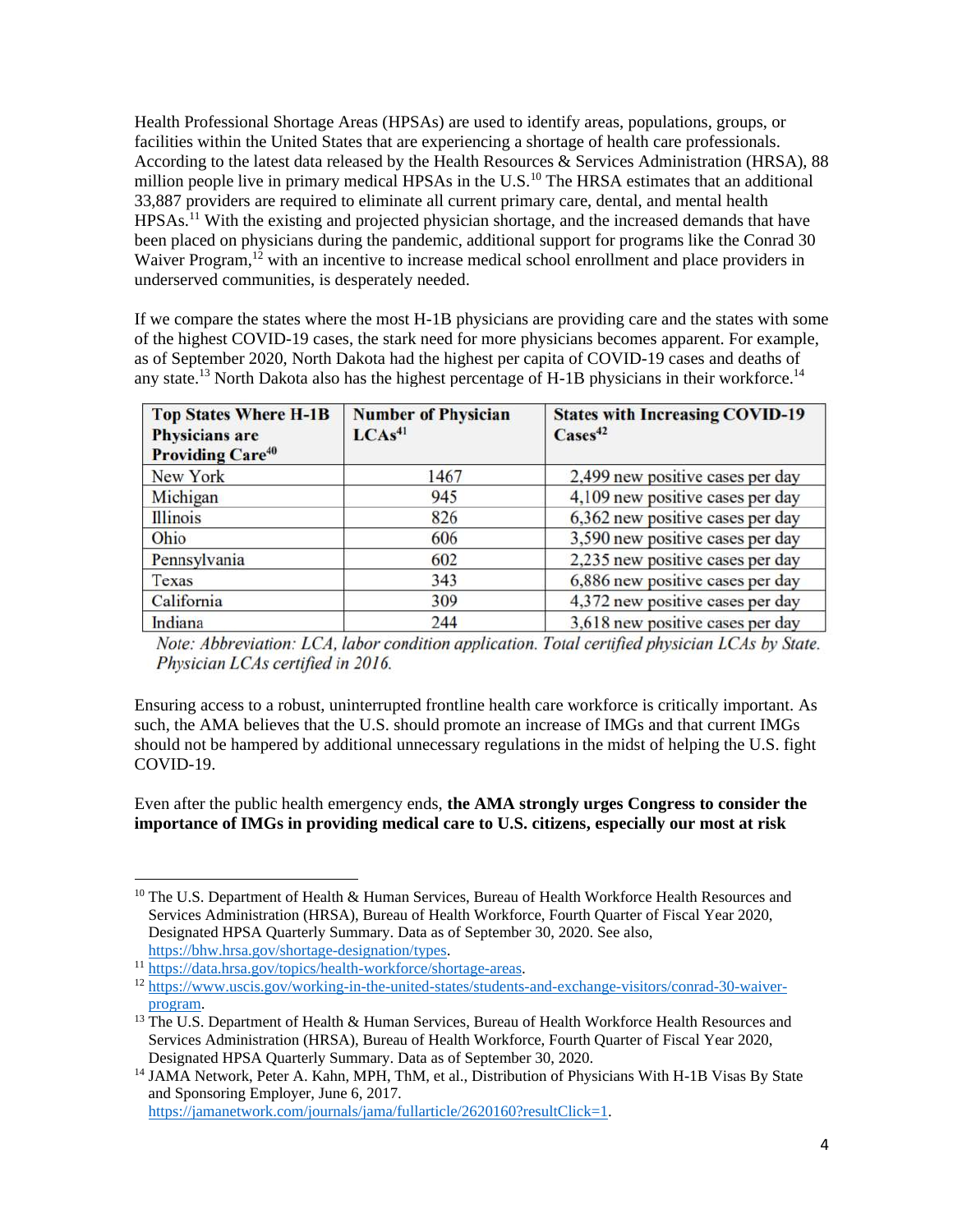### **citizens in rural and medically underserved communities across this country who rely on H-1B physicians to provide much needed primary and specialty health care services.**

The 2019 State Physician Workforce Data Report found that nationally, almost 25 percent of active physicians providing care in the U.S. are IMGs. Likewise, more than 20 million people live in areas of the U.S. where foreign-trained physicians account for at least half of all physicians.<sup>15</sup>



# **Foreign-trained Doctors Serving U.S. Population by Poverty Level**<sup>16</sup>

Source: American Immigration Council analysis of data from the American Medical Association, U.S. Healthcare Resources and Services Administration, 2010 U.S. Census, and 2006-2010 American Community Survey.

The escalating physician shortage over the last 20 years, coupled with the COVID-19 pandemic, should serve as an alarm that the U.S. needs to increase its number of physicians to ensure we can care for patients in both the short- and long-term. **The AMA firmly believes that as we continue to face a mounting physician shortage in the U.S., Congress should be promoting and easing the way for IMGs in our workforce.**

# **J-1 and H-1B physicians are valuable assets to the U.S. medical system.**

In 2017, nearly 30 percent of medical residents in the U.S. were IMGs, with about half working as physicians in the U.S. on non-immigrant visas, such as J-1s.<sup>17</sup> These non-U.S. citizen IMGs play a vital role in caring for some of the most vulnerable populations in the U.S. For example, foreigntrained physicians are more likely than U.S.-trained physicians to practice in lower income and

<sup>15</sup>[https://www.americanimmigrationcouncil.org/sites/default/files/research/foreigntrained\\_doctors\\_are\\_critical\\_](https://www.americanimmigrationcouncil.org/sites/default/files/research/foreigntrained_doctors_are_critical_to_serving_many_us_communities.pdf) to serving many us communities.pdf.

<sup>16</sup> [https://www.americanimmigrationcouncil.org/sites/default/files/research/foreign](https://www.americanimmigrationcouncil.org/sites/default/files/research/foreign-trained_doctors_are_critical_to_serving_many_us_communities.pdf)[trained\\_doctors\\_are\\_critical\\_to\\_serving\\_many\\_us\\_communities.pdf.](https://www.americanimmigrationcouncil.org/sites/default/files/research/foreign-trained_doctors_are_critical_to_serving_many_us_communities.pdf) 

<sup>17</sup> [https://www.americanprogress.org/article/immigrant-doctors-can-help-lower-physician-shortages-rural](https://www.americanprogress.org/article/immigrant-doctors-can-help-lower-physician-shortages-rural-america/)[america/.](https://www.americanprogress.org/article/immigrant-doctors-can-help-lower-physician-shortages-rural-america/)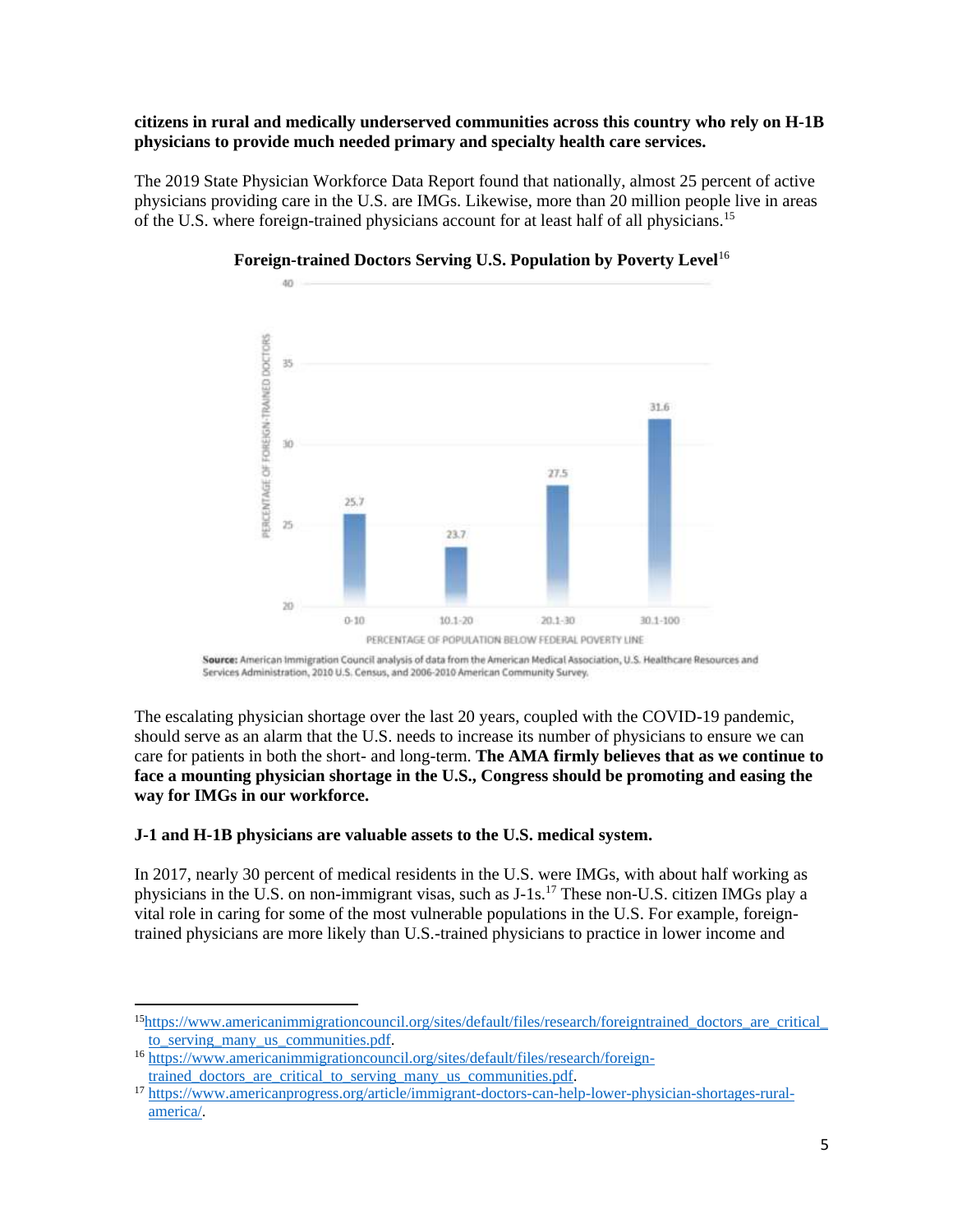disadvantaged communities.<sup>18</sup> As such, it is important to support and create pathways for these physicians to be able to continue to remain in the U.S. and care for their patients. **Therefore, foreign trained physicians and medical residents should be prioritized during the visa process to enable the U.S. to, in the short-term, more effectively fight COVID-19 and, in the long-term, ensure the physician shortages in our rural and underserved communities are remedied.**

# J-1 physicians

A prospective exchange visitor must be sponsored by a U.S. Department of State (DOS) designated program sponsor to be admitted to the United States in the "J" nonimmigrant category or to participate in an exchange visitor program. The DOS-designated sponsor, which for all J-1 physicians is the Educational Commission for Foreign Medical Graduates (ECFMG), will issue the prospective J-1 physician a Form DS-2019, Certificate of Eligibility for Exchange Visitor (J-1) Status. The DS-2019 permits a prospective exchange visitor to apply for a J-1 nonimmigrant visa at a U.S. embassy or consulate abroad, or seek admission as a J-1 nonimmigrant at a port of entry.

Due to this process, J-1 physicians are already a carefully monitored cohort. Since ECFMG sponsors all J-1 physicians, it coordinates closely with U.S. teaching hospitals and with the U.S. DOS throughout each academic year to ensure that J-1 physicians comply with all federal requirements. Additionally, under the current process, J-1 physicians are required to apply to ECFMG to extend their visa sponsorship on an annual basis.

Currently, there are more than 12,000 physicians from 130 countries engaged in residency or fellowship training in J-1 status at approximately 750 teaching hospitals in 51 U.S. states and provinces. J-1 physicians not only serve as vital members of health care teams at the institutions where they train, but also lend a diversity of thought and experience that is invaluable to U.S. health care. As such, over the past 10 years, more than 10,000 J-1 IMGs have worked in underserved communities.<sup>19</sup> Moreover, according to a 2005 Government Accountability Office report, 44 percent of J-1 physicians provided primary care services in underserved communities across this country.

### **Specialties Practiced by Physicians for Whom States Requested J-1 Visa Waivers, Fiscal Year 2005** <sup>20</sup>

<sup>18</sup> [https://www.americanimmigrationcouncil.org/sites/default/files/research/foreign](https://www.americanimmigrationcouncil.org/sites/default/files/research/foreign-trained_doctors_are_critical_to_serving_many_us_communities.pdf)trained doctors are critical to serving many us communities.pdf.

<sup>19</sup> [https://www.kunr.org/post/visa-program-enables-foreign-doctors-work-underserved-communities#stream/0.](https://www.kunr.org/post/visa-program-enables-foreign-doctors-work-underserved-communities#stream/0)

<sup>20</sup> [https://www.govinfo.gov/content/pkg/GAOREPORTS-GAO-06-773T/pdf/GAOREPORTS-GAO-06-](https://www.govinfo.gov/content/pkg/GAOREPORTS-GAO-06-773T/pdf/GAOREPORTS-GAO-06-773T.pdf) [773T.pdf.](https://www.govinfo.gov/content/pkg/GAOREPORTS-GAO-06-773T/pdf/GAOREPORTS-GAO-06-773T.pdf)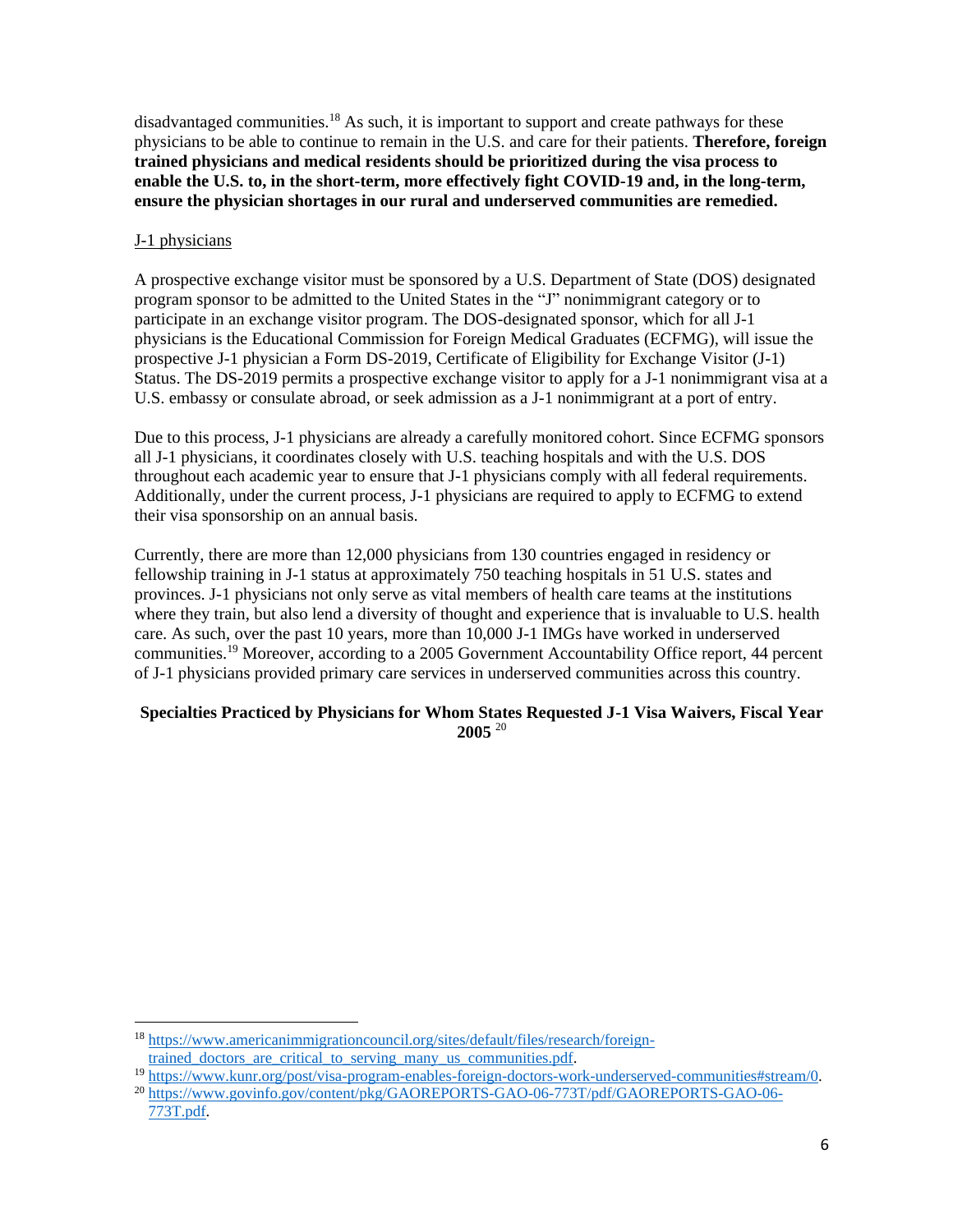

Note: Percentages are based on 956 waivers requested by 52 states in fiscal year 2005. Puerto Rico and the U.S. Virgin Islands did not request waivers that year. Psychiatry is reported as a separate medical specialty because some states' J-1 visa waiver programs have requirements for psychiatrists that differ from those for other physicians.

The Institute of International Education estimates that during the 2018 academic year, international students alone had a positive economic impact of \$44.7 billion from tuition and fees, food, clothing, travel, textbooks, and other spending. If these students and exchange visitors choose another country over the United States due to overly burdensome immigration laws, then the reduced demand could result in a decrease in enrollment of U.S. medical schools, therefore, negatively impacting school programs in terms of forgone tuition and other fees, jobs in communities surrounding schools, and the U.S. economy.

The number of J-1 physicians participating in U.S. training programs has grown 62 percent over the past decade, illustrating that these physicians have become an essential part of the U.S. health care system, education system, and economy. These residents come from over 130 different countries, attend 1,200 different medical schools, and are selected through a competitive process to join U.S. residency and fellowship programs through the National Resident Matching Program. As such, J-1 physicians bring valuable cultural and intellectual diversity to their U.S. training programs.

However, residency training requires a minimum of three years of training and as many as seven years for surgical specialties. As such, physicians experience numerous immigration hurdles that they must overcome just during their medical education and residency. If programs cannot count on J-1 physicians for uninterrupted training and patient care, they may choose to invest in other, less qualified candidates. This will likely mean that fewer J-1 physicians will apply to U.S. medical schools and residencies knowing that they are unlikely to be matched due to administrative burdens. As such, medical school and residency programs could become less competitive which will likely diminish the overall quality of the U.S. physician workforce. However, if smoother pathways are created for IMGs the positive impacts on U.S. health care will be great, particularly in rural and urban medically underserved areas of the country where J-1 physicians represent a much higher percentage of the trainee and practicing physician workforce.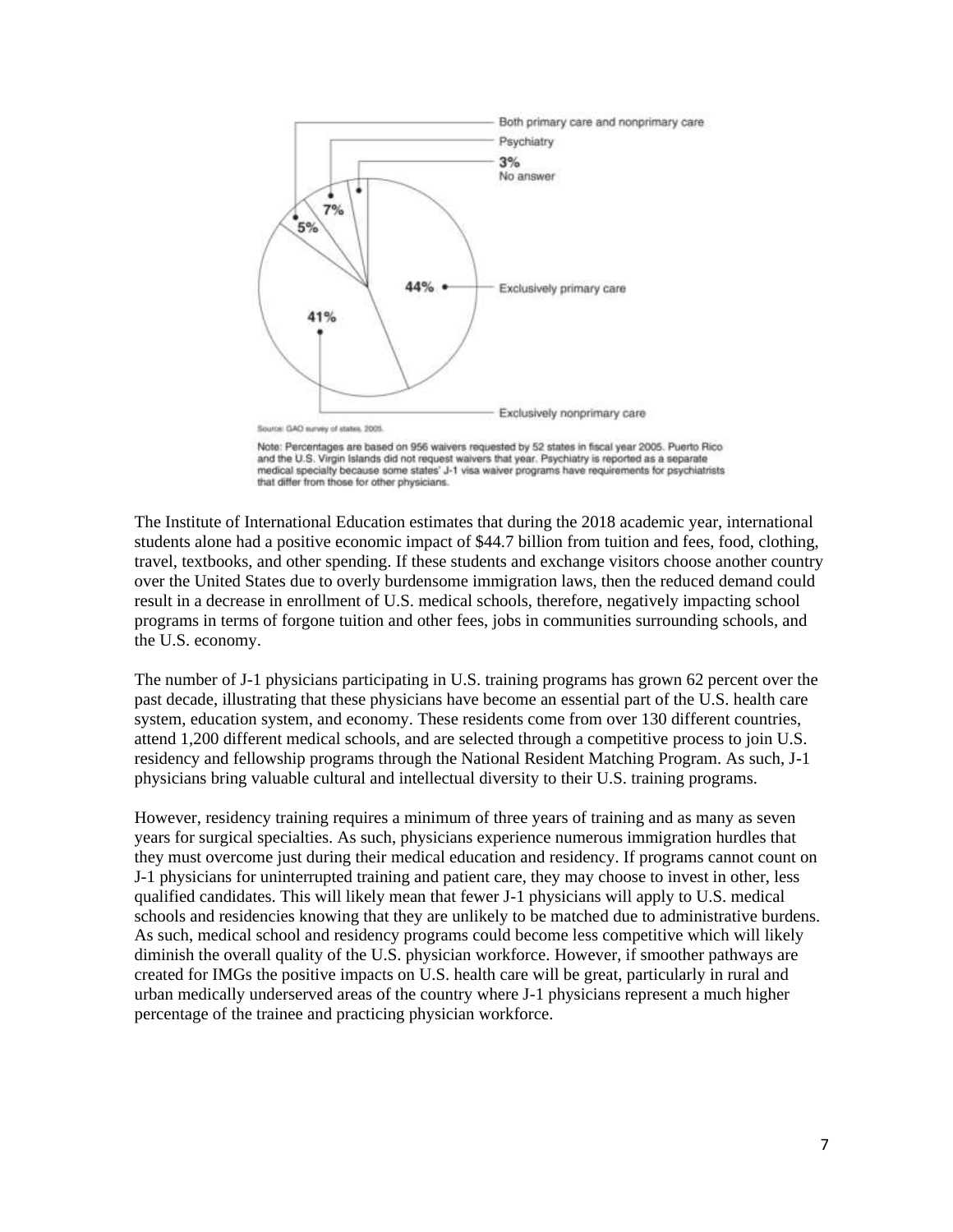#### H-1B physicians

The H-1B visa program was established by Congress to provide an avenue for employers to hire a skilled foreign worker in a specialty occupation. In general, if there are no available U.S. workers to fill a position, then a firm's labor need goes unmet without substantial investment in worker recruitment and training. Accordingly, importing needed workers allows companies to innovate and grow, creating more work opportunities and higher-paying jobs for U.S. workers. As such, the H-1B nonimmigrant visa program allows U.S. employers to temporarily employ foreign workers in specialty occupations. A "specialty occupation" is defined by statute as an occupation that requires the theoretical and practical application of a body of "highly specialized knowledge," and a bachelor's or higher degree in the specific specialty, or its equivalent, as a minimum for entry into the occupation in the U.S. $^{21}$ 

Since all physicians are required to complete education and training that far exceed an undergraduate degree, there can be no doubt that physicians meet the education requirement. Moreover, since physicians undergo anywhere between three and seven years of residency to expand their knowledge of a specific area of medicine the "highly specialized knowledge" requirement described by statue has also been met. As such, H-1B physicians clearly deserve the "specialty occupation" designation and are critical to filling a gap in our workforce that the U.S. cannot fill on its own.

H-1B physicians fulfill a vital and irreplaceable role. In some specialties, such as geriatric medicine and nephrology, IMGs make up approximately 50 percent of active physicians.<sup>22</sup> In other areas IMGs make up about 30 percent of active physicians including in more specialized areas of medicine such as infectious disease, internal medicine, and endocrinology.<sup>23</sup> Thus, H-1B physicians already are required to, and do, meet a very high threshold, and fulfill a need that the U.S. cannot fill on its own.

### Immigration barriers

J-1 physicians were surveyed by ECFMG in late 2019 and asked to describe challenges to their wellbeing. Responses were received from 7,817 physicians and showed that fluctuating immigration laws contribute to a unique set of stressors for this cohort. Further, 63 percent of male respondents reported that visa and immigration concerns were among the top issues impacting their wellness. $24$ This is not surprising given the massive fluctuation in immigration laws over the past few years and the significant increase in wait time associated with many immigration forms. For example, overall U.S. Citizenship and Immigration Services (USCIS) average processing times have increased by 46 percent over the past two fiscal years and 91 percent since fiscal year 2014.<sup>25</sup> As such, a number of administrative changes could help to increase the number of physicians in the U.S. and decrease the stress that IMGs face when applying for visas and green cards. For example, physician J-1 visas could be granted premium processing rights or some other form of expediated processing. With the delays that were caused by COVID-19 and the difficulties that some consulates are facing, a number of J-1 physicians over the past two years have come close to, or completely missed, their residency

<sup>21</sup> *See* 8 U.S.C 1101(a)(15)(H)(i)(b), 1184(i).

<sup>22</sup> [https://www.aamc.org/data-reports/workforce/interactive-data/active-physicians-who-are-international](https://www.aamc.org/data-reports/workforce/interactive-data/active-physicians-who-are-international-medical-graduates-imgs-specialty-2017)[medical-graduates-imgs-specialty-2017.](https://www.aamc.org/data-reports/workforce/interactive-data/active-physicians-who-are-international-medical-graduates-imgs-specialty-2017)

 $^{23}$ *Id*.

<sup>24</sup> [https://searchlf.ama](https://searchlf.ama-assn.org/letter/documentDownload?uri=%2Funstructured%2Fbinary%2Fletter%2FLETTERS%2F2020-10-26-Duration-of-Status-Comment-Letter-FINAL.pdf)[assn.org/letter/documentDownload?uri=%2Funstructured%2Fbinary%2Fletter%2FLETTERS%2F2020-10-](https://searchlf.ama-assn.org/letter/documentDownload?uri=%2Funstructured%2Fbinary%2Fletter%2FLETTERS%2F2020-10-26-Duration-of-Status-Comment-Letter-FINAL.pdf) [26-Duration-of-Status-Comment-Letter-FINAL.pdf.](https://searchlf.ama-assn.org/letter/documentDownload?uri=%2Funstructured%2Fbinary%2Fletter%2FLETTERS%2F2020-10-26-Duration-of-Status-Comment-Letter-FINAL.pdf) 

<sup>&</sup>lt;sup>25</sup> AILA Policy Brief: USCIS Processing Delays Have Reached Crisis Levels Under the Trump Administration, January 30, 2019[, https://www.aila.org/infonet/aila-policy-brief-uscis-processing-delays.](https://www.aila.org/infonet/aila-policy-brief-uscis-processing-delays)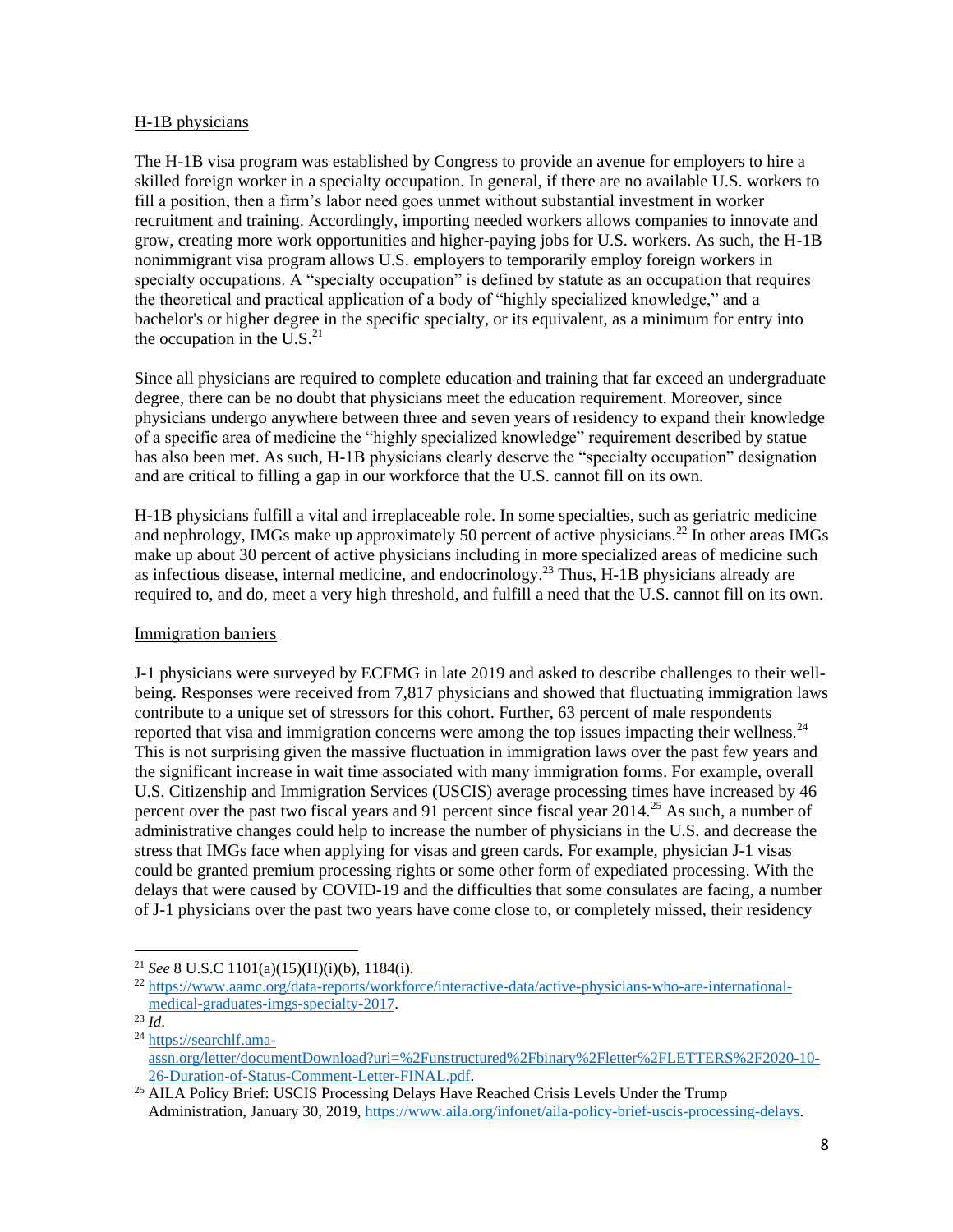start date, putting their training spot in jeopardy. Additionally, Congress could work with DHS to institute a process by which physicians already in the U.S. in valid visa status would receive expedited processing when seeking a change of status through USCIS to either begin a U.S. residency or assume a position in an underserved area of the U.S. Furthermore, at the end of training, supplementary avenues could be presented to residents that would make it easier to avoid the twoyear home country return requirement. That way, U.S. trained physicians can stay and practice in the U.S. where they are greatly needed and where considerable time and resources have been put into their training.

Moreover, currently, IMGs with an H-1B status are restricted in terms of the facilities in which they are permitted to work. Also, any work outside the strict limits of the H-1B petition is a violation of the physician's H-1B status. In situations where an employer needs an IMG who possesses H-1B status to work at additional locations, the employer is required to file an amended petition, which is a time-consuming and costly process for the employer. In the current public health emergency, when many IMG physicians are severely restricted in their work locations and in the type of care they can provide (under the terms of their H-1B petitions), some nonimmigrant status physicians have seen their normal worksites closed or have been furloughed. As a result, some IMGs have been unable to work at a time when their services are greatly needed throughout the U.S. Allowing IMG physicians to serve at multiple locations and facilities will provide greater access to health care for millions of Americans. As such, **it would be greatly beneficial to permit IMG physicians currently practicing in the U.S. with an active license and an approved immigrant petition, to apply and quickly receive authorization, to work at multiple locations and facilities with a broader range of medical services for the duration of the COVID-19 pandemic.**

Finally, it would be immensely helpful if physicians who served five years in an underserved community would either be granted an EB-1 status or green cards that are specifically designated for physicians. This would help to decrease the physician green card backlog, incentivize IMGs to remain in the U.S. and serve in underserved communities, and would help to ensure stability in the workforce for those IMG physicians who are already working in the U.S. The AMA has other immigration ideas that could help to streamline the immigration process for physicians and would be happy to work further with the Subcommittee in this area.

### **Legislation that could help to alleviate the current and impeding physician shortage.**

The AMA has been a strong [supporter](https://searchlf.ama-assn.org/letter/documentDownload?uri=%2Funstructured%2Fbinary%2Fletter%2FLETTERS%2F2021-5-27-Letter-to-House-re-Support-for-Conrad-State-30-and-Physician-Access-Reauth-Act.pdf)<sup>26</sup> of the Conrad 30 program, and H.R. 3541/S. 1810, the "Conrad State 30 and Physician Access Reauthorization Act," for more than a decade.<sup>27</sup> Currently, resident physicians from other countries working in the U.S. on J-1 visas are required to return to their home country after their residency has ended for two years before they can apply for another visa or a green card. Established in 1994 by former Senator Kent Conrad (D-ND) and reauthorized numerous times by Congress since its inception, the Conrad 30 program allows these physicians to remain in the U.S. without having to return to their home country if they agree to practice in an underserved area for three years. The "30" refers to the number of physicians per state that can participate in the program. As such, Conrad 30 is a valuable program that ensures that physicians, who are often educated and trained in the U.S., can continue to provide care for their U.S. patients.

<sup>26</sup> [https://searchlf.ama](https://searchlf.ama-assn.org/letter/documentDownload?uri=%2Funstructured%2Fbinary%2Fletter%2FLETTERS%2F2021-5-27-Letter-to-House-re-Support-for-Conrad-State-30-and-Physician-Access-Reauth-Act.pdf)[assn.org/letter/documentDownload?uri=%2Funstructured%2Fbinary%2Fletter%2FLETTERS%2F2021-5-](https://searchlf.ama-assn.org/letter/documentDownload?uri=%2Funstructured%2Fbinary%2Fletter%2FLETTERS%2F2021-5-27-Letter-to-House-re-Support-for-Conrad-State-30-and-Physician-Access-Reauth-Act.pdf) [27-Letter-to-House-re-Support-for-Conrad-State-30-and-Physician-Access-Reauth-Act.pdf.](https://searchlf.ama-assn.org/letter/documentDownload?uri=%2Funstructured%2Fbinary%2Fletter%2FLETTERS%2F2021-5-27-Letter-to-House-re-Support-for-Conrad-State-30-and-Physician-Access-Reauth-Act.pdf)

<sup>&</sup>lt;sup>27</sup> The AMA has been a strong supporter of the Conrad 30 program in previous congressional sessions (2019, 2017, 2015, 2013, 2012).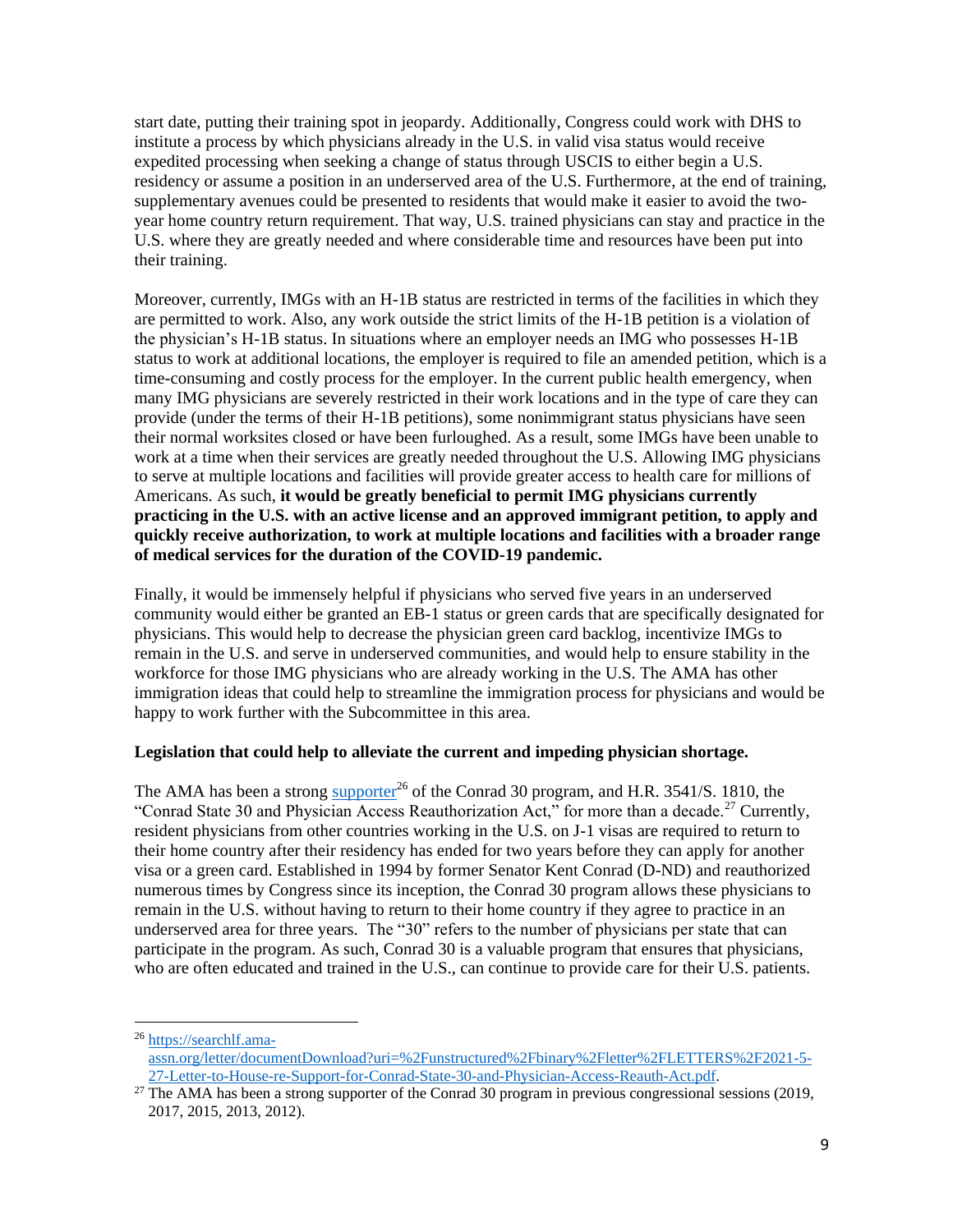Despite the success of the Conrad 30 Waiver program, additional improvements are needed to make the policy function even better. As a result, Congress should expeditiously pass H.R. 3541/S. 1810, "the Conrad State 30 and Physician Access Reauthorization Act." If enacted, this legislation would enhance the underlying stability of the program by reauthorizing the Conrad 30 waiver policy for an additional three years. The bill also makes targeted improvements by requiring greater transparency in employment contract terms, outlining a process for providing up to 45 waivers per state, and protecting spouses and children of physicians who participate in the program. Most importantly, the legislation provides physicians who practice in underserved areas or at Department of Veteran's Affairs facilities for five years priority access within the green card system, thereby helping to address the current physician green card backlog.

IMGs are an important part of our U.S. health care teams and serve on medical front lines across the country. Consequently, the ability to recapture 15,000 unused employment-based physician immigrant visas from prior fiscal years would further enable our U.S. physicians to have the support they need and our U.S. patients to access the care they deserve during this unprecedented public health crisis.<sup>28</sup> As such, the AMA [supports](https://searchlf.ama-assn.org/letter/documentDownload?uri=%2Funstructured%2Fbinary%2Fletter%2FLETTERS%2F2021-4-7-Letter-to-House-re-Healthcare-Workforce-Resilence-Act-(1).pdf)<sup>29</sup> H.R. 2255/S. 1024, the "Healthcare Workforce" Resilience Act." This legislation would recapture 15,000 unused employment-based physician immigrant visas and 25,000 unused employment-based professional nurse immigrant visas from prior fiscal years as a way to bolster our U.S. physician workforce and ensure U.S. patients retain access to the care they deserve during this unprecedented public health crisis.

To further protect patient access to care, the AMA urges Congress to invest in additional Medicarefunded GME positions. Physicians are a vital part of our health care infrastructure, and it is critical that we train more in order to meet the needs of our diverse and growing nation, ensure patient access to care, and prepare for the next public health crisis. As such, the AMA [supports](https://searchlf.ama-assn.org/letter/documentDownload?uri=%2Funstructured%2Fbinary%2Fletter%2FLETTERS%2F2021-3-24-House-GMAC-Sign-on-Resident-Physician-Shortage-Reduction-Act-of-2021-FINAL.pdf)<sup>30</sup> H.R. 2256/S. 834, the "Resident Physician Shortage Reduction Act." This bill would gradually raise the number of Medicare-supported GME positions by 2,000 per year for seven years, for a total of 14,000 new slots. A share of these positions would be given to hospitals with diverse needs including hospitals in rural areas, hospitals serving patients from health professional shortage areas, hospitals in states with new medical schools or branch campuses, and hospitals already training over their caps.

In addition, the AMA strongly supports H.R. 4014/S. 2094, "the Physician Shortage GME Cap Flex Act," bipartisan legislation that helps address the national physician workforce shortage by providing teaching hospitals with an additional five years to set their Medicare GME cap if they establish residency training programs in primary care or specialties that are facing shortages. As the nation continues to grapple with the opioid crisis, AMA also supports H.R. 3441, "the Substance Use Disorder Workforce Act"/S. 1438, the Opioid Workforce Act," which provides 1,000 additional Medicare supported GME positions in hospitals that have, or are in the process of establishing, accredited residency programs in addiction medicine, addiction psychiatry, or pain medicine.

 $^{28}$  Much of our advocacy work related to H-1B visa holders has been with the Administration. On March 31, 2021, the AMA sent the U.S. Department of Homeland Security a letter identifying several regulations relating to immigration that we urged the Biden Administration to review and revoke, modify, or supersede.

<sup>&</sup>lt;sup>29</sup> [https://searchlf.ama](https://searchlf.ama-assn.org/letter/documentDownload?uri=%2Funstructured%2Fbinary%2Fletter%2FLETTERS%2F2021-4-7-Letter-to-House-re-Healthcare-Workforce-Resilence-Act-(1).pdf)[assn.org/letter/documentDownload?uri=%2Funstructured%2Fbinary%2Fletter%2FLETTERS%2F2021-4-7-](https://searchlf.ama-assn.org/letter/documentDownload?uri=%2Funstructured%2Fbinary%2Fletter%2FLETTERS%2F2021-4-7-Letter-to-House-re-Healthcare-Workforce-Resilence-Act-(1).pdf) [Letter-to-House-re-Healthcare-Workforce-Resilence-Act-\(1\).pdf.](https://searchlf.ama-assn.org/letter/documentDownload?uri=%2Funstructured%2Fbinary%2Fletter%2FLETTERS%2F2021-4-7-Letter-to-House-re-Healthcare-Workforce-Resilence-Act-(1).pdf) 

<sup>30</sup> [https://searchlf.ama](https://searchlf.ama-assn.org/letter/documentDownload?uri=%2Funstructured%2Fbinary%2Fletter%2FLETTERS%2F2021-3-24-House-GMAC-Sign-on-Resident-Physician-Shortage-Reduction-Act-of-2021-FINAL.pdf)[assn.org/letter/documentDownload?uri=%2Funstructured%2Fbinary%2Fletter%2FLETTERS%2F2021-3-](https://searchlf.ama-assn.org/letter/documentDownload?uri=%2Funstructured%2Fbinary%2Fletter%2FLETTERS%2F2021-3-24-House-GMAC-Sign-on-Resident-Physician-Shortage-Reduction-Act-of-2021-FINAL.pdf) [24-House-GMAC-Sign-on-Resident-Physician-Shortage-Reduction-Act-of-2021-FINAL.pdf.](https://searchlf.ama-assn.org/letter/documentDownload?uri=%2Funstructured%2Fbinary%2Fletter%2FLETTERS%2F2021-3-24-House-GMAC-Sign-on-Resident-Physician-Shortage-Reduction-Act-of-2021-FINAL.pdf)